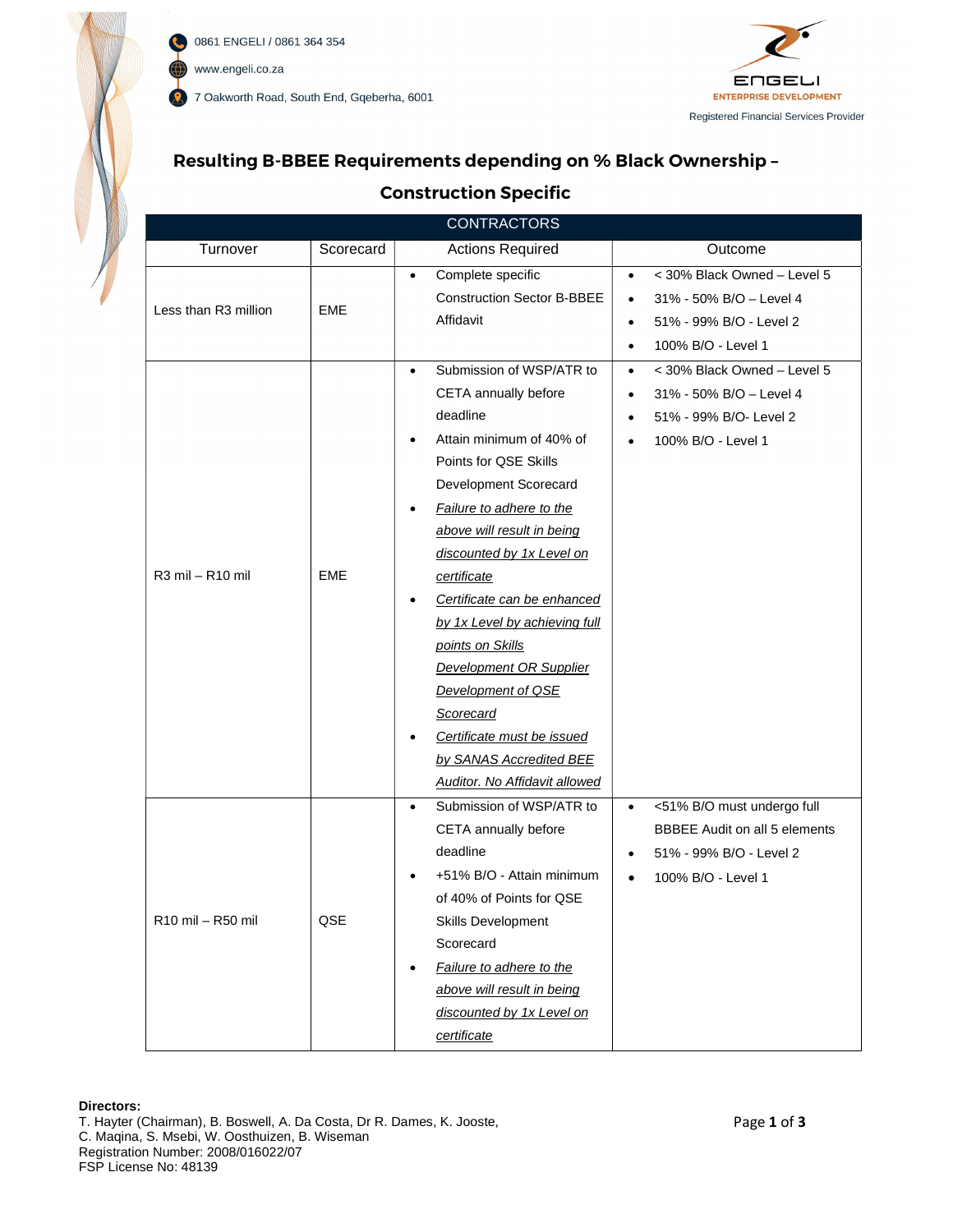

|                      |         | Enhancement of 1 level for<br>$\bullet$                                 |
|----------------------|---------|-------------------------------------------------------------------------|
|                      |         | +51% B/O entities can be                                                |
|                      |         | achieved by either obtaining                                            |
|                      |         | full points on Skills                                                   |
|                      |         | Development OR                                                          |
|                      |         | Procurement and Supplier                                                |
|                      |         | Development as per QSE                                                  |
|                      |         | Scorecard                                                               |
|                      |         | Certificate must be issued                                              |
|                      |         | by SANAS Accredited BEE                                                 |
|                      |         | Auditor. No Affidavit allowed                                           |
|                      |         | Full BBBEE Audit on all 5<br>No automatic recognition<br>٠<br>$\bullet$ |
| Greater than R50 mil | Generic | elements by SANAS                                                       |
|                      |         | accredited auditor                                                      |

|                        |            | BUILT ENVIRONMENT PROFESSIONALS (BEP)                                                                                                                                                                                                                                                                                                                                                                                                                                                                                           |                                                                                                                                                     |
|------------------------|------------|---------------------------------------------------------------------------------------------------------------------------------------------------------------------------------------------------------------------------------------------------------------------------------------------------------------------------------------------------------------------------------------------------------------------------------------------------------------------------------------------------------------------------------|-----------------------------------------------------------------------------------------------------------------------------------------------------|
| Turnover               | Scorecard  | <b>Actions Required</b>                                                                                                                                                                                                                                                                                                                                                                                                                                                                                                         | Outcome                                                                                                                                             |
| Less than R1.8 million | <b>EME</b> | Complete specific<br>$\bullet$<br><b>Construction Sector B-BBEE</b><br>Affidavit                                                                                                                                                                                                                                                                                                                                                                                                                                                | < 30% Black Owned - Level 5<br>$\bullet$<br>31% - 50% B/O - Level 4<br>٠<br>51% - 99% B/O - Level 2<br>$\bullet$<br>100% B/O - Level 1<br>$\bullet$ |
| R1.8 mil - R6 mil      | <b>EME</b> | Submission of WSP/ATR to<br>$\bullet$<br>CETA annually before<br>deadline<br>Attain minimum of 40% of<br>٠<br>Points for QSE Skills<br>Development Scorecard<br>Failure to adhere to the<br>٠<br>above will result in being<br>discounted by 1x Level on<br>certificate<br>Certificate can be enhanced<br>٠<br>by 1x Level by achieving full<br>points on Skills<br><b>Development OR Supplier</b><br>Development of QSE<br>Scorecard<br>Certificate must be issued<br>by SANAS Accredited BEE<br>Auditor. No Affidavit allowed | < 30% Black Owned - Level 5<br>$\bullet$<br>31% - 50% B/O - Level 4<br>$\bullet$<br>51% - 99% B/O- Level 2<br>٠<br>100% B/O - Level 1<br>$\bullet$  |